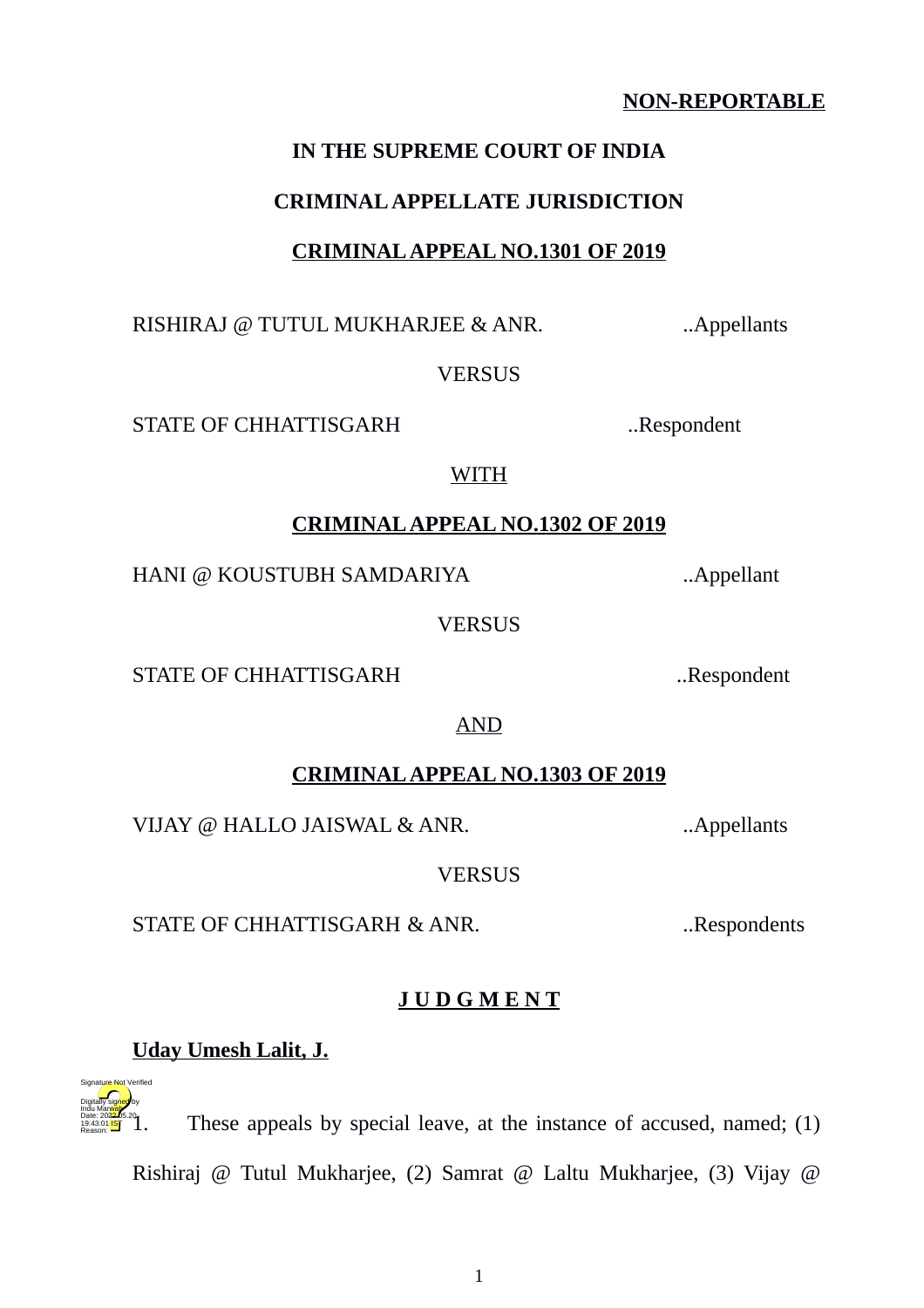Hallo Jaiswal, (4) Ajay @ Chhotu @ Jijji Jaiswal and (5) Hani @ Koustubh Samadriya, challenge the common judgment and order dated 10.08.2018 passed by the High Court of Chhattisgarh at Bilaspur in Criminal Appeal Nos.452, 492, 522 and 538 of 2012.

2. The present proceedings arise out of the registration of crime pursuant to First Information Report No.187 of 2010 dated 09.06.2010, lodged with Torwa Police Station, District Bilaspur, Chhattisgarh, in respect of offences punishable under Sections 148, 148, 149, 302 of the Indian Penal Code, 1860 ("IPC", for short) read with Sections 25 and 27 of the Arms Act, 1959 ("Arms Act", for short). The Report made by one Jugal Kishore  $\omega$  Gappu (subsequently examined as PW-12 in the trial) was to the following effect:

> "I reside in the aforementioned address. I run Smoker Club in front of Geeta Hotel. On 08.06.2010, at night, I was in Surya Hotel and at that time at 12:06 in the night I got phone call from Gudda Sonkar, he said, "come immediately to Hotel Intercity." I alongwith my friend Alok Singh reached Hotel Intercity in 5 -7 minutes in a Scorpio car and saw that outside the hotel bar at car parking Jai Jaiswal along-with his friends Manoj Agrawal, Hallo Jaiswal, Jijji @ Chotu Jaiswal, Rishi Mukherjee, Samrat Mukherjee and Hani Samdariya and with 2-3 other, whom I do not know, were standing surrounding Gudda Sonkar and his Jija Nanka Ghore and all were having altercation with Gudda Sonkar and in the meantime, Vijay  $\omega$  Hallo with their friends started pushing Gudda Sonkar and Nanka Ghore, at that time Manoj Agrawal, who was standing near, said to Jai  $\omega$  Gudda Jaiswal that you people cannot kill him, give me pistol, I will kill this … (Expression used, is not reproduced), saying so he snatched pistol from the hand of Jai Jaiswal and caused a gun-shot injury on the face (cheek) of Gudda Sonkar, as a result, Gudda fell on the ground. Thereafter, Jai Jaiswal snatched that pistol from the hand of Manoj Agrawal and caused two gunshot injury on the chest of Nanka Ghore, who has come to intervene in the matter, as a result of which Nanka fell on the ground. People started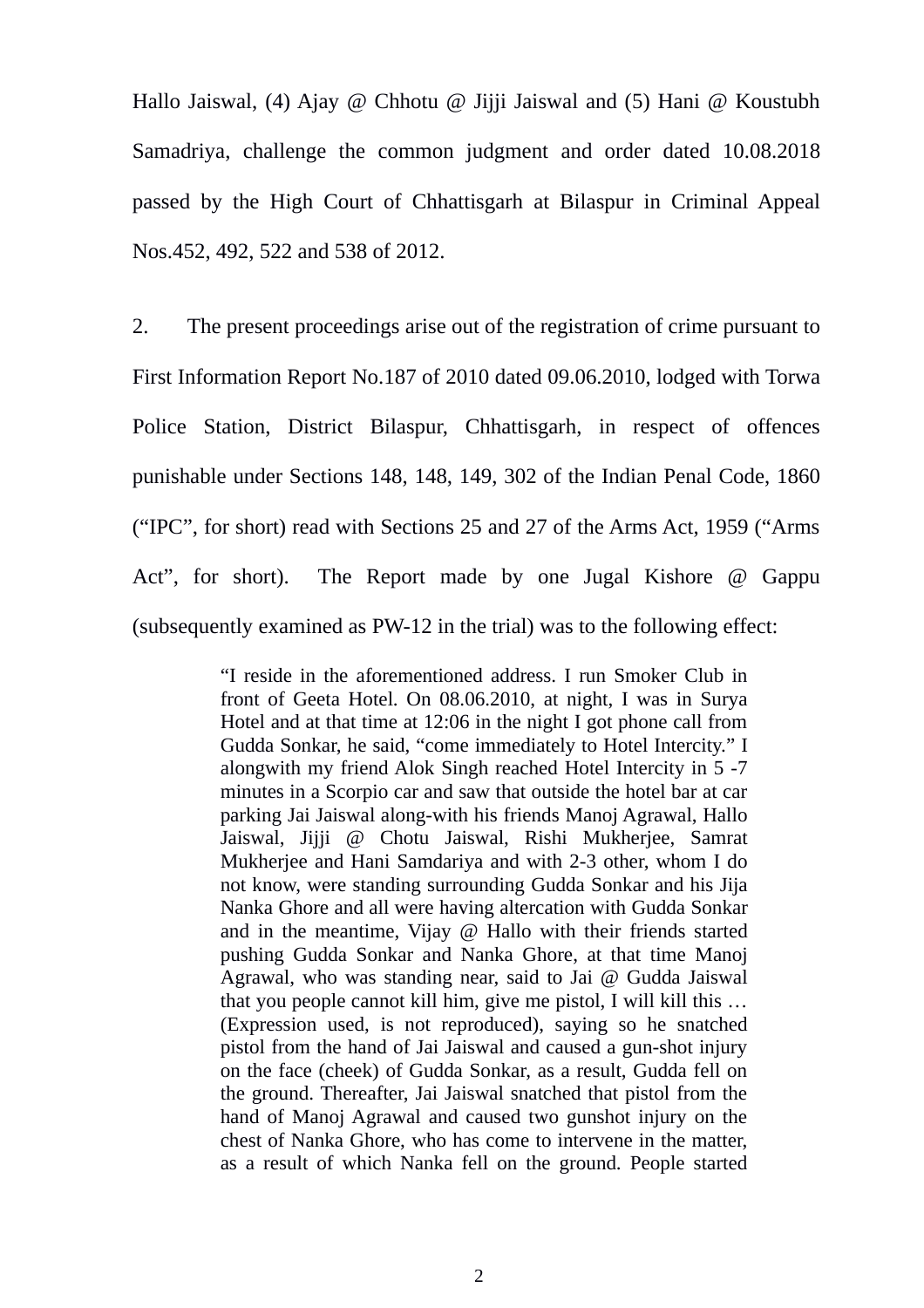running here and there. Then, people standing near there started shouting, " Gudda Sonkar is still alive, kill him", on which, Jai Jaiswal after putting his leg on the chest of Gudda Sonkar caused a gunshot injury on his chest. In this way, with preplanned manner, Jai Jaiswal along-with his companions(friends) has killed Gudda and Nanka by firing 546 gunshot; and in this way, Vijay @ Hallo Jaiswal fled away driving his white Endeavour car bearing No.CG 10  $F - 4499$  and Jai Jaiswal fled away driving his white Ritz car bearing no. CG 10 FA 4499 with their friends. They all were armed with weapons. Jai  $\omega$  Gudda Jaiswal has pistol, Vijay @ Hallo Jaiswal has 315 bore rifle, Ajay Jaiswal @ Jijji @ Chotu has .22 bore rifle, Rishi Mukherjee has 12 bore rifle and Hani Samdariya has 12 bore rifle. Alok Singh, Lallan, Mangal Singh, Bashir, Naim Memon, Praveen Keshri, Vinay Ghore and employees of Hotel Intercity have seen the incident. Gudda Sonkar was taken to CIMS Hospital in Scorpio and Nanka was taken to Apollo Hospital in police jeep, where both were declared dead by the doctor. I have seen the incident closely with my friend Alok Singh. I hid behind the car with my friends otherwise they would have also killed me."

3. In the consequential investigation undertaken, following items were

seized from the place of occurrence: -

"Blood-Stained Cement Brick.

5 Blank Cartridges of 7.65 MM Pistol, which bears the following KP 7.65 MM.

2 Mobile Phones of Nokia Company having SIM Cards.

1 White Maruti Suzuki Ritz bearing No. CG10H-7

1 Maroon Honda Activa bearing No. CG 10 EH 5326."

4. The post-mortem on the body of deceased Gudda Sonkar was conducted

by Dr. Chaturbhuj Mishra, (subsequently examined as PW-9 in the trial) who

in Post-Mortem Report Ex.P/24 noticed following ante mortem injuries:

"(i) an entry wound with inverted margins 0.8 cm x 1 cm elliptical in shape 7 cm away from left nipples directed downwards medially towards sternum.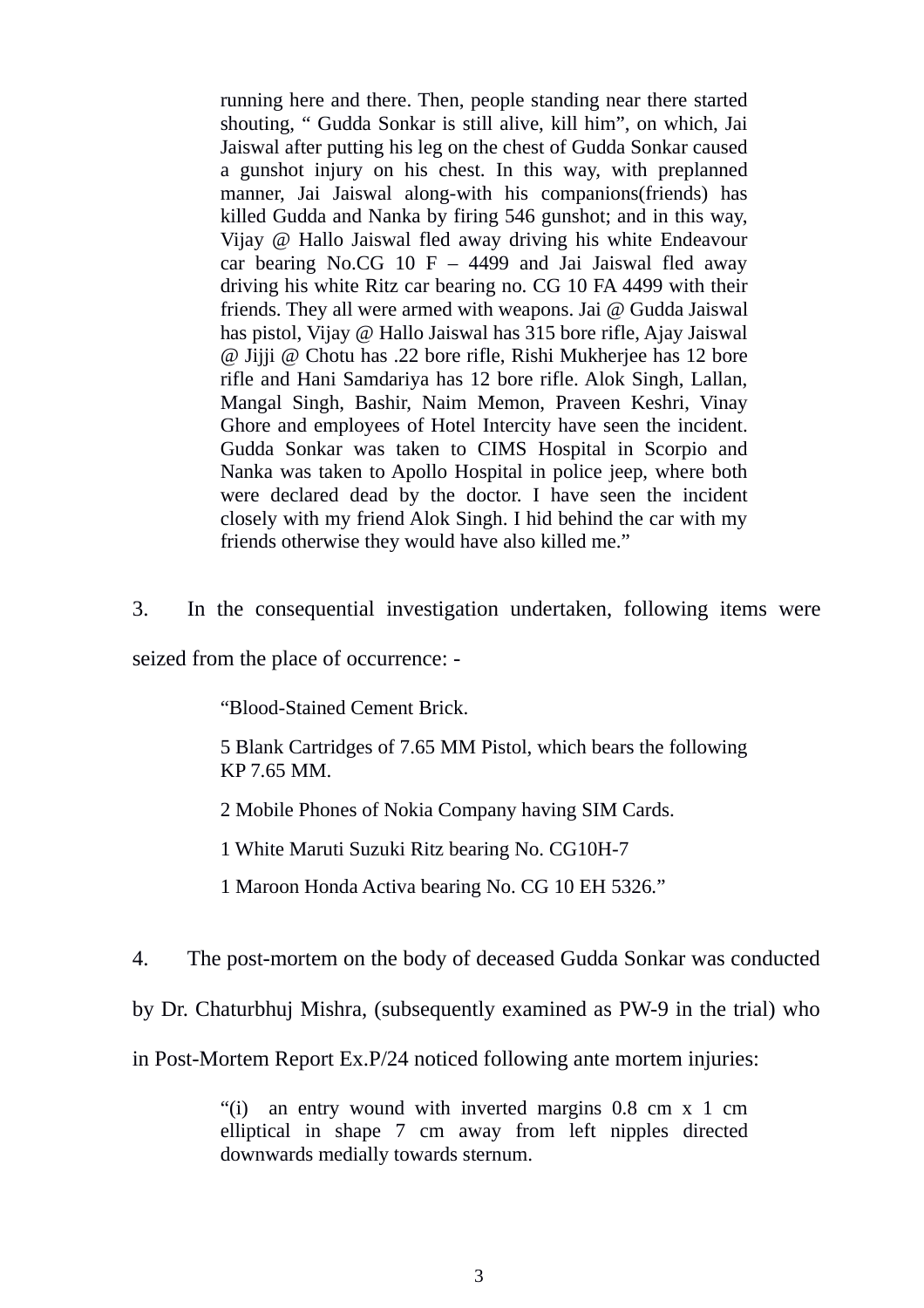(ii) two parallel abrasions marks over left side of chest about 4 cm long and 3 cm long respectively, about 9 cm above nipple.

(iii) an entry wound over left cheek circular shape 0.8 cm x 0.8 cm tattooing present around it size approx. 8 cm x 6 cm, margins are inverted.

(iv) contusion mark below right eye on right cheek 0.5 x 0.6 cm.

(v) another contusion over nostrils right side 0.2 x 0.2 cm, bleeding from nose present.

(vi) abrasion mark over back near 7-8 inter-vertebral space in inter scapular region over left side about 1.5 cm x 1 cm."

Dr. Chaturbhuj Mishra also noticed fracture of mandible bone and that a bullet was stuck in the 6th cervical spine. In his opinion, the cause of death was due to multiple gunshot injuries resulting in damage to internal vital organs and hemorrhagic shock. However, the final opinion was deferred till the receipt of biochemical analysis report and ballistic expert opinion. The nature of death was opined to be homicidal.

5. On the same day, Dr. Chaturbhuj Mishra conducted post-mortem on the body of deceased Nanka Ghore and the Post Mortem report Ex.P/25 noticed following ante-mortem injuries:

> "(i) an entry wound on left side of neck elliptical in shape 0.9 x 1 cm margins inverted and tattooing of skin.

> (ii) an exit wound on right side of neck with inverted margins size 1.3 cm x 1 cm.

> (iii) one entry wound over sternum at level of lower end of areola.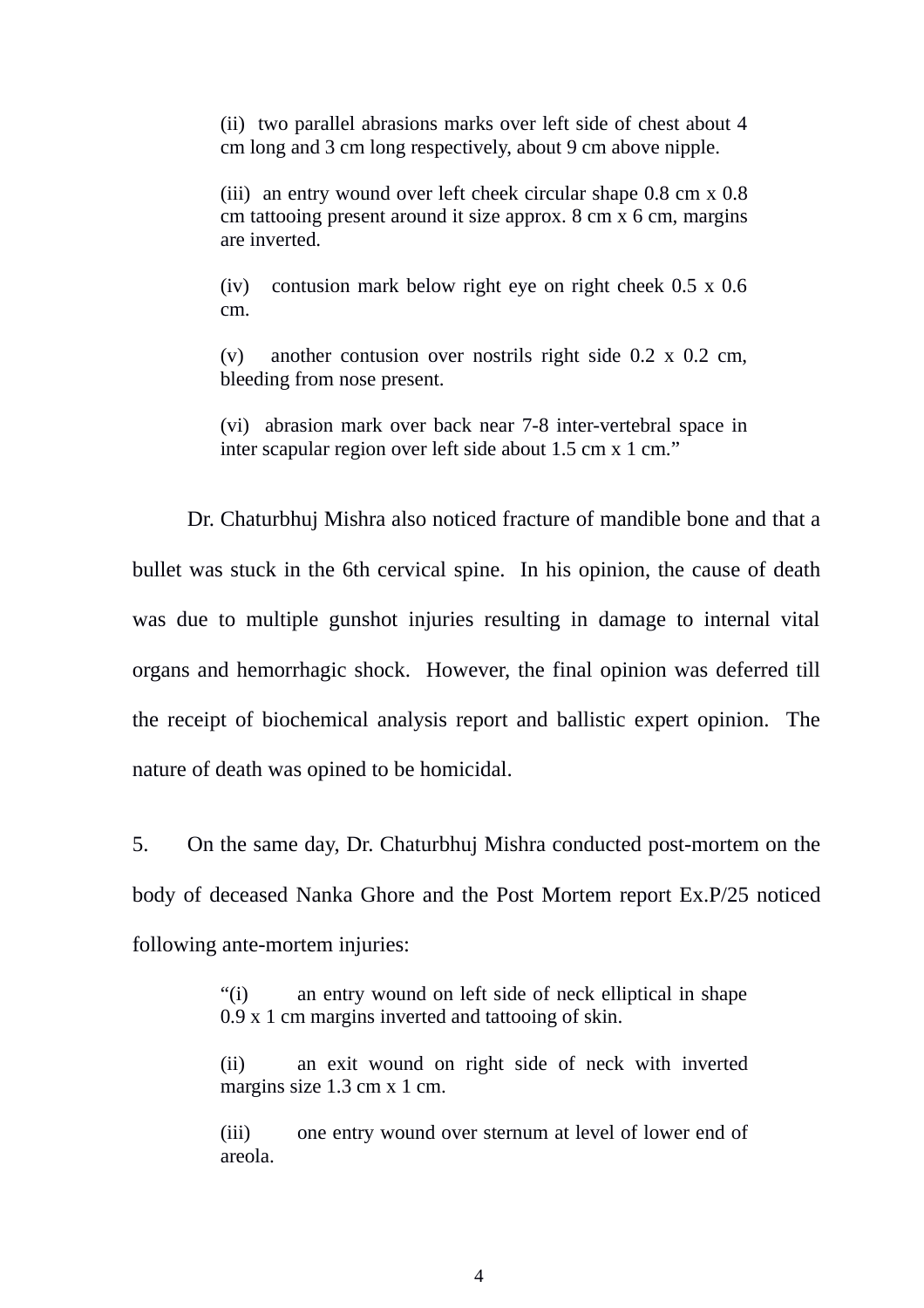(iv) second entry wound over sternum level 7½ cm below 1st injury.

(v) 3 ECG ports attached to chest, one on left side and two on right side.

(vi) two exit wounds on back over right subscapular region one on 7th and one on 8th inter-vertebral level, each of 0.9 x 0.9 cm size.

(vii) bullet was present just below (beneath) 2nd exit wound at level of 8th inter-vertebral space, bullet has become flat and dorsal pointed flattened."

In the opinion of Dr. Chaturbhuj Mishra, the cause of death was due to

multiple gunshot injuries resulting in damage to internal vital organs *i.e.* liver,

right lung and great vessels of neck, and hemorrhage (massive internal).

However, the exact cause of death was to be ascertained after receipt of

histopathological, biochemical and ballistic expert reports. The nature of death

was opined to be homicidal.

6. The recoveries of certain fire-arms as dealt with by the High Court in paragraph 6 of its judgment were:

> "06. Memorandum of accused No.1 Jai @ Gudda (Ex.P/12) recorded on 9.6.2010 led to seizure of one pistol of 7.66 MM in which UNIQUE MQD/51 CQL-7.065 MM has been written, bearing body No.5323404, one magazine containing five live cartridges of 7.65 MM pistol and one white coloured Maruti Suzuki Car (Ritz) bearing registration No.CG 10-FA 4499 vide Ex.P/13. On the memorandum of accused No.7 Hani (Ex.P/25, which appears to have been wrongly marked), one 12 bore pistol bearing body No.MPABR/I-159/52-ZI having two round live cartridges in its barrel and two other live cartridges were seized vide Ex.P/26.

It is relevant to note here that this weapon was registered in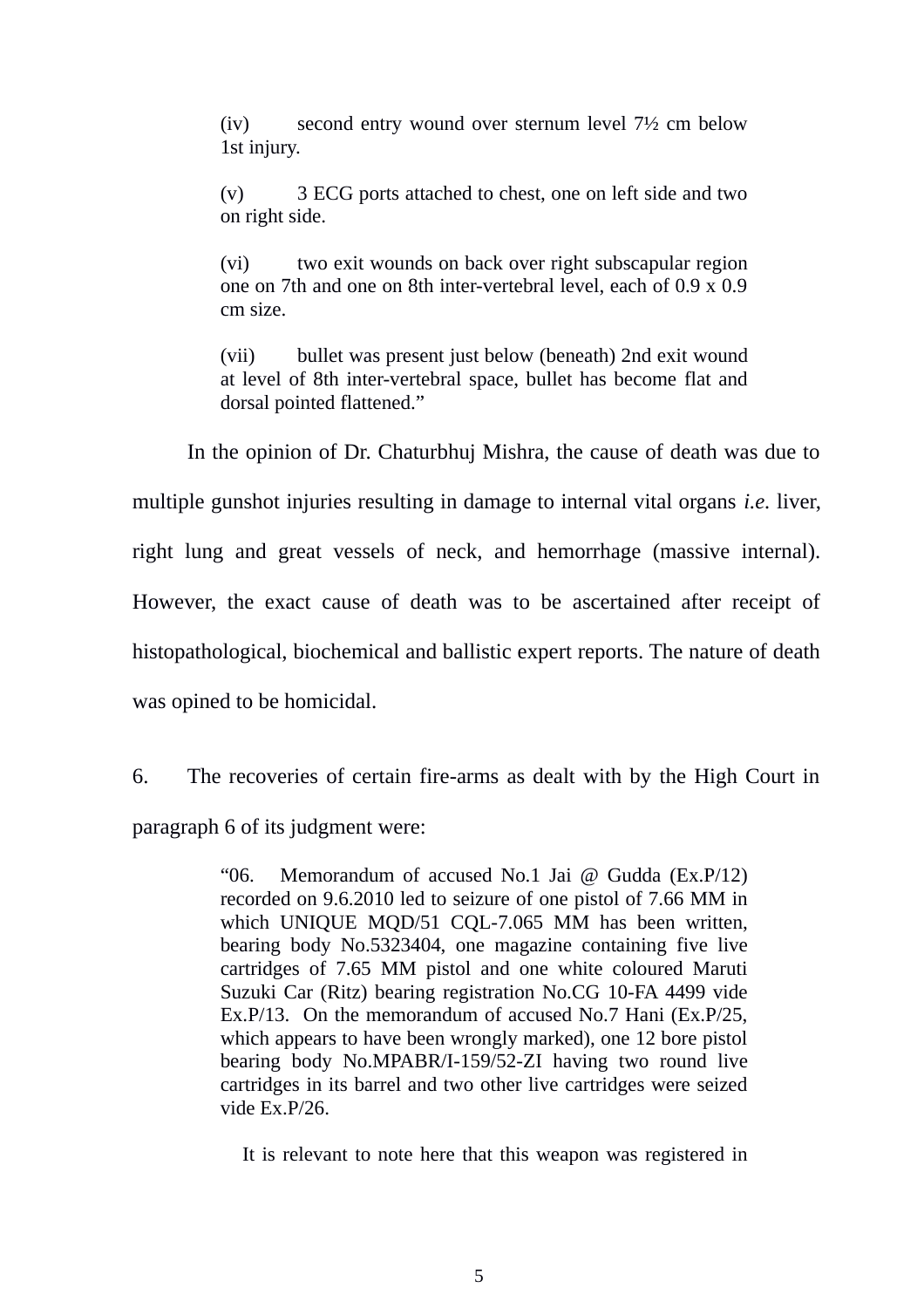the name of father of accused No.7, which is clear from Ex.P/5 and admittedly, no fire was made from this weapon in the crime in question.

From accused No.2 one 315 bore rifle bearing body No.MPRGH11/107/6/1967 with magazine having five live cartridges, one empty cartridge in the barrel and one white coloured Ford Company Endeavour car bearing registration No.CG 10F-4499 were seized.

As per Ex.P/5, it is not in dispute that accused No.2 had the licence to hold the above weapon.

From the possession of accused No.3 Rishiraj, one 12 bore double barrel rifle of Royals Arms & Company, bearing No.9895A/2-Y2002, was seized vide Ex.P/15. As per Ex.P/5, this is also a licensed weapon in the name of accused No.3.

From accused No.6, Ajay @ Chhotu, one .22 rifle bearing body No. CAL22LONG/RIFLE/0147064JGANSCHITZGMBHWAFFEN ABRIK/UIM/D/GERMANY, having a magazine containing three live cartridges were seized vide Ex.P/14. As per Ex.P/5, the said weapon was licensed in the name of accused No.6."

7. Upon completion of investigation, seven persons, namely, Jai @ Gudda Jaiswal s/o. Late Bajrant Pasad Jaiswal, Vijay @ Hallo Jaiswal s/o. Late Bajrant Prasad Jaiswal, Rishiraj @ Tutlu Mukherji s/o. Ashok Mukherji, Samrat @ Laltu Mukherji s/o. Ashok Mukherjee, Manoj Aggarwal s/o. Shankar Lal Aggarwal, Ajay @ Chhoti @ Jijji Jaiswal, and, Honey @ Kaustubh Samdariya s/o. Dr. N.K. Samdariya, were sent up to face trial in Sessions Trial No.169 of 2010 in the Court of Sessions Judge, Bilaspur, Chhattisgarh for having committed the offences stated above.

8. According to the prosecution, only one weapon, namely, pistol recovered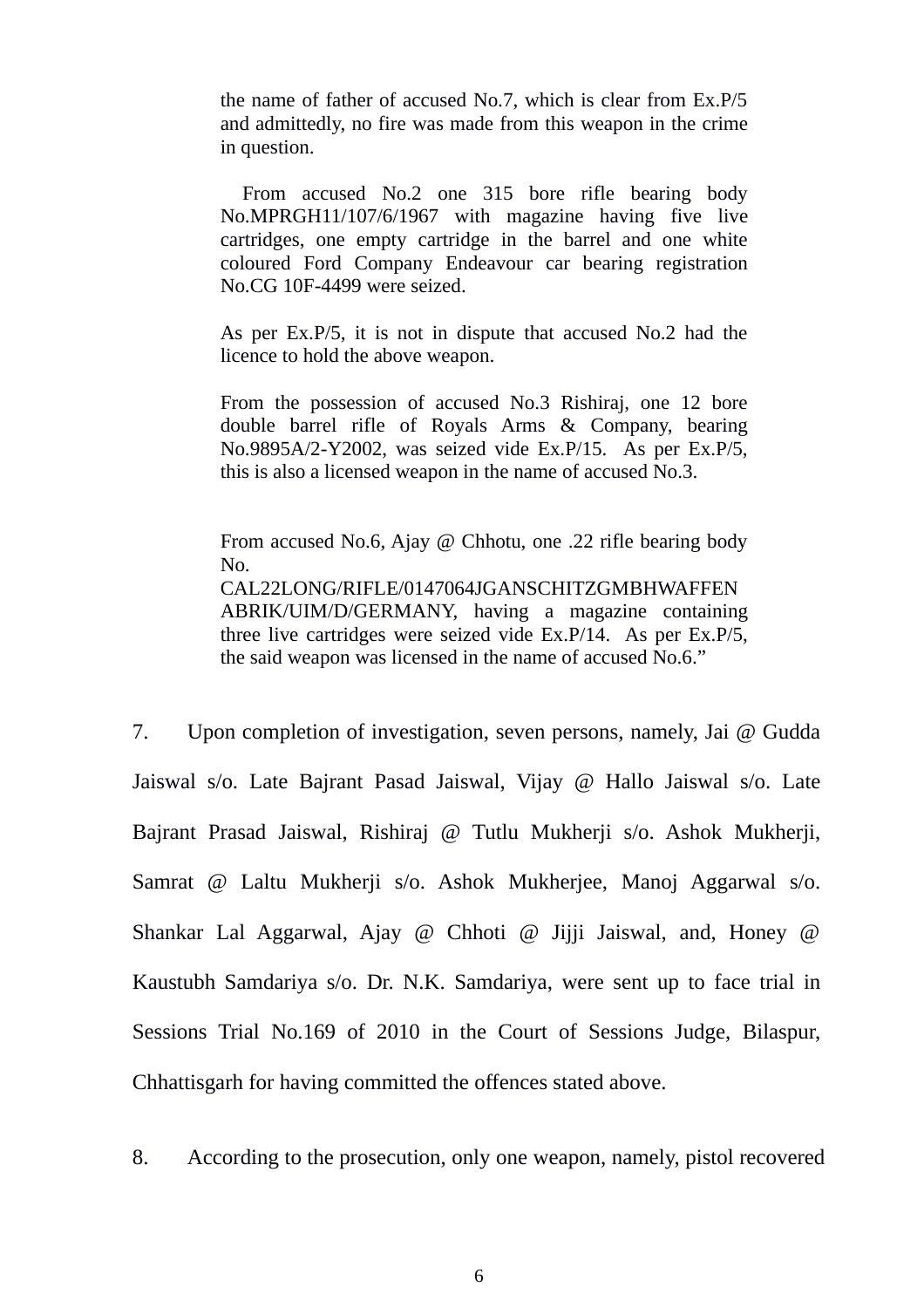from accused No.1 Jai  $\omega$  Gudda vide Ex.P/12 was used in the commission of murders of Gudda Sonkar and Nanka Ghore. In order to prove its case, the prosecution mainly relied upon the eye-witness account through PW1, PW2, PW4 and PW12. As regards the incident and the role played by the concerned accused, following statements made by the concerned witnesses are material:

#### "**PW1 – Lallan Dhole son of Shri Niranjan Dhole.**

2. Gudda Sonkar and Nanaka were also standing there. There had been abusive talk between accused persons, Gudda Sonkar and Nanaka. I and my friend were standing there and seeing them. I saw that Gudda Sonkar was talking on mobile phone. After ten minutes of this continuing argument, Gappu Sonkar and Alok had also come there. The exchange of abusive language had increased when they came there. Thereafter accused Gudda and Jai had picked up pistol. During this time, exchange of abusive language between them continued. Thereafter accused Manoj also came there in between. Accused Manoj took away pistol from accused Jai and Gudda and had opened the fire. Accused Manoj opened fire on deceased Gudda Sonkar. Accused Jai taken pistol from accused Manoj and opened fire upon Nanaka. Gudda Sonkar and Nanaka had fallen on earth on being hit by the gun shot. Again accused Jai  $\omega$  Gudda opened one bullet shot on the chest of deceased Gudda Sonkar. Both the deceased persons were shot with two gunshots each. After opening this gun shot on them, accused persons boarded their vehicle and had run away from the spot."

#### **PW2 – Ram Narayan son of Late Shri Anand Kumar**

"1. I know accused persons. Both have died on 8.6.2010. In the fateful night of incident around 10.30 pm in the night, I along with Praveen Kesari, Prashant Gulahare and Ravish Narsingh had visited Hotel Intercity for having our dinner. When we came out of the hotel after we had our dinner, there was quarrel going on in the parking. This quarrel was going on between Gudda  $\omega$ Jai, Hallo @ Vijay, Hanny Samadariya, Rishi Mukherjee, Samrat Mukherjee, Manoj Aggarwal, Jijji @ Ajay and between deceased persons. Accused persons had encircled the deceased persons from all around and they were using abusive languages. Deceased Gudda Sonkar had also abused the accused persons. Accused Jai then took out his pistol from his pocket and put it on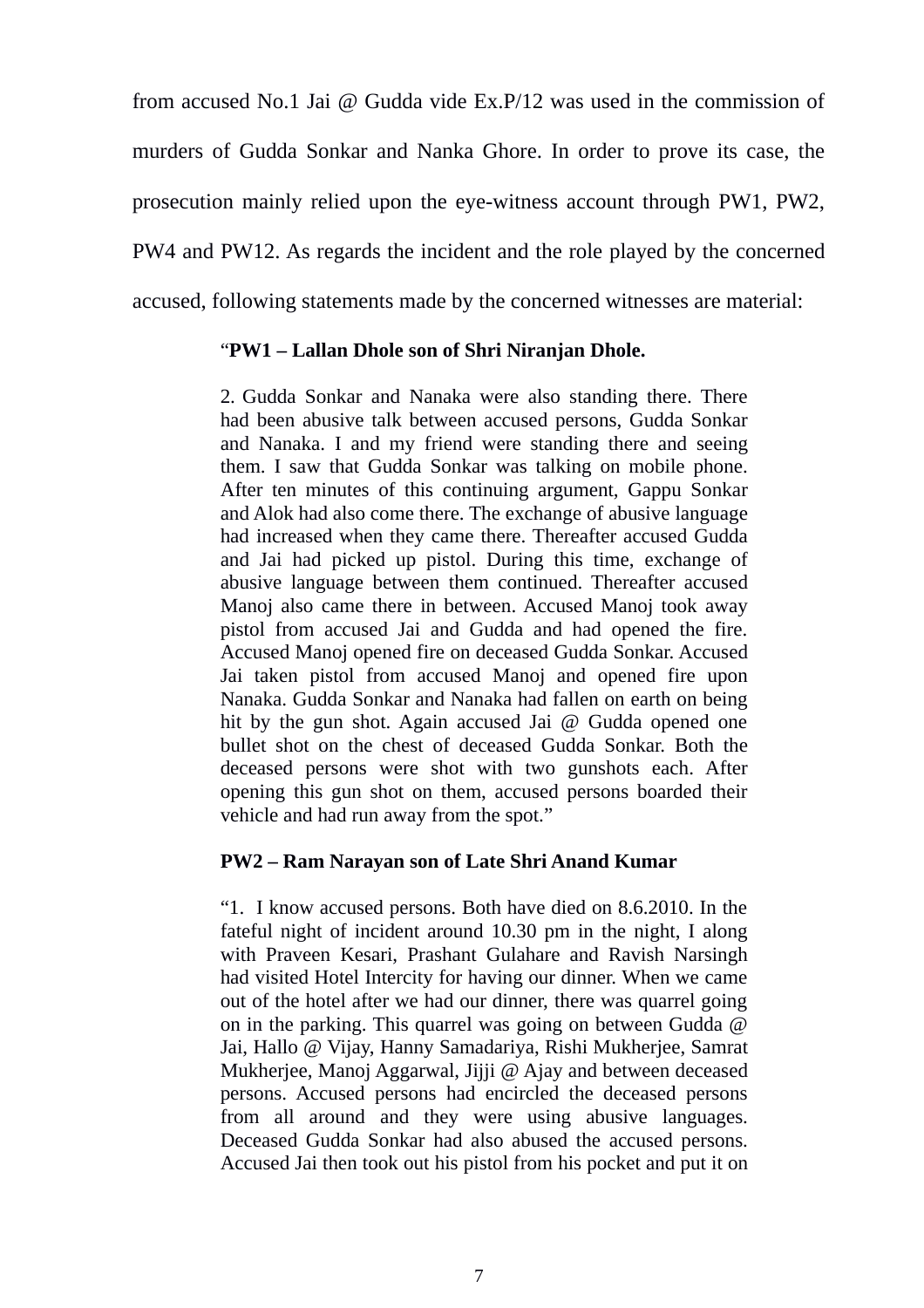Gudda Sonkar and started abusing him. In the same time accused Manoj came from behind and snatched the gun from Jai and opened fire on deceased Gudda. Again, accused Jai took the gun from accused Manoj back and he opened two fires on deceased Nanaka who was trying to interfere in between. In the meantime other accused persons started saying loudly that Guddda is alive. Accused Jai while putting his leg on the chest of deceased Gudda and opened a fire on him again while abusing him 'Sale Sonkar'. Thereafter they flew away from the spot through their vehicles.

2. First fire was shot at his cheek on deceased Gudda. Accused Manoj was having gun like weapon at the time of incident. Rishi was in possession of revolver type weapon. Both the injured persons were lying on the spot. They were dead. Police had recorded my statement."

#### **PW4 – Praveen Kesari son of Shri Gaya Prasad Kesari**

"1. I know deceased persons. Both these persons have died on 8.6.2010. Both these persons had died in the Hotel Intercity in the night around 11.30 to 12.30 am in the night. I was there, for my dinner in the Hotel Intercity along with Ram Narayan, Prashant Gulahare and Ravish Narsingh were also there. When we reached parking for taking our vehicles, quarrel between accused Gudda Jaiswal, Manoj, Hanny, Hallo, Samrat, Vijay, Ajay @ Jijji, Laltu and Gudda Sonakar and Nanaka. Both the sides were abusing each other and argument in this way was going on. We were seeing the argument while standing there. During the course of argument, accused persons, 'gherowed' Gudda Sonkar and Nanka. Accused Jai while abusing him took out his pistol and pointed it towards Gudda Sonkar. During course of argument, accused Manoj snatched the pistol from accused Jai and shot it upon the deceased Gudda Sonkar. This gunshot was inflicted upon face of Gudda Sonkar. Thereafter accused Jai took away the pistol from accused Manoj and in the meantime Nanka brother-in-law of Gudda Sonkar came there for interfering. On this accused Jai hit upon him two bullets shot. Nanka suffered two gunshots at his chest and in the mid of stomach. Both the injured persons had fallen on earth.

2. After both were fell down, accused persons cried with each other that Gudda is alive. Kill him. Then accused Jai put his leg upon the Gudda's chest and had opened one fire on his chest and which was inflicted upon his chest. After this incident, accused persons ran away in three-four vehicles. There were weapons in the hands of accused persons which were the guns. After this incident police had interrogated me. Police had also recorded my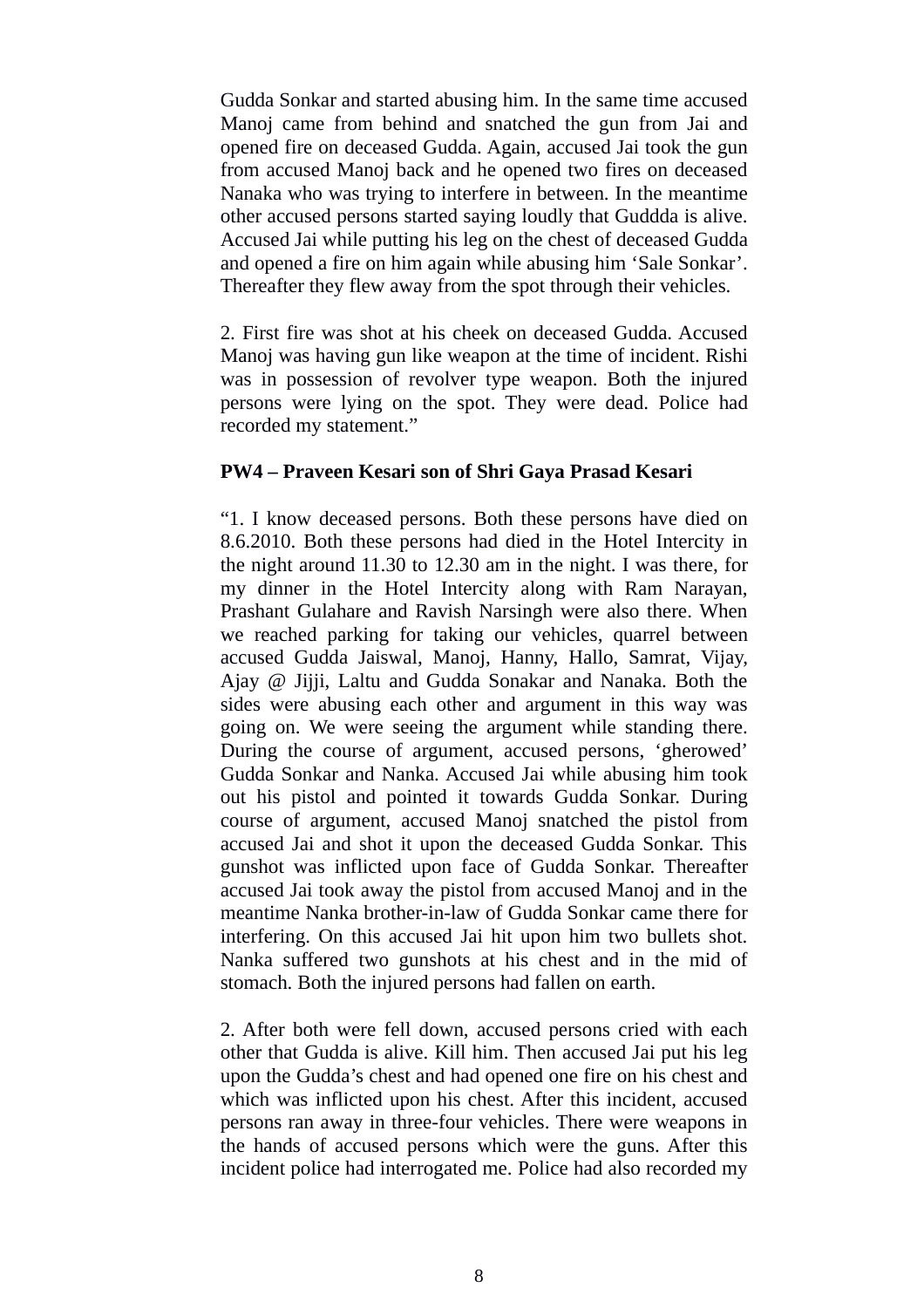statement."

#### **PW12 – Jugal Kishore @ Gappu son of Shri Kaushal Kishor**

"1. I identify the accused persons who is present in the court. Deceased Gudda Sonkar and Nanka were also known to me. Incident is of 8.6.2010. It was time of around 12 am in the night. Incident had taken place in the Intercity Hotel. I was there in Hotel Surya along with Alok Singh Thakur. When Gudda Sonkar had called me on my mobile and had informed me that there is quarrel going on with him. Therefore, I should go there. I and my friend went to the Hotel Intercity. When I reached Hotel Intercity, I saw that quarrel between accused persons and Gudda Sonkar was going on. This quarrel was going on outside bar. I saw that fighting is also with accused Jai and Manoj. They were saying 'kill them, kill them'.

3. I had reported the incident in the police station Torwa. Report is Ex P-33 which bears my signature at point A to A. I had also given death information of both. My information was recorded which is Ex P-34 and 35. Which bears my signature at point A to A. police had recorded my statement."

9. After considering the material on record, the Trial Court by its judgment and order dated 30.04.2012, convicted and sentenced accused Jai  $\omega$  Gudda and Manoj Aggarwal under Sections 147, 148, 302, 302/149 IPC and Sections 25 & 27 of the Arms Act; accused Vijay  $\omega$  Hallo, Ajay  $\omega$  Chhotu, Hani, Samrat and Rishiraj were convicted under Sections 147, 148, 302/149 of IPC; Vijay @ Hallo, Ajay @ Chhotu, Hani & Rishiraj were also convicted under Section 25 of the Arms Act; while accused Samrat  $\omega$  Laltu Mukherji was acquitted of the charges under Section 25 of the Arms Act. The substantive sentence imposed for the offences punishable under Sections 302 and Section 302 read with 149 of the IPC was life imprisonment on both counts with other term sentences for other offences, which need not be stated here in detail.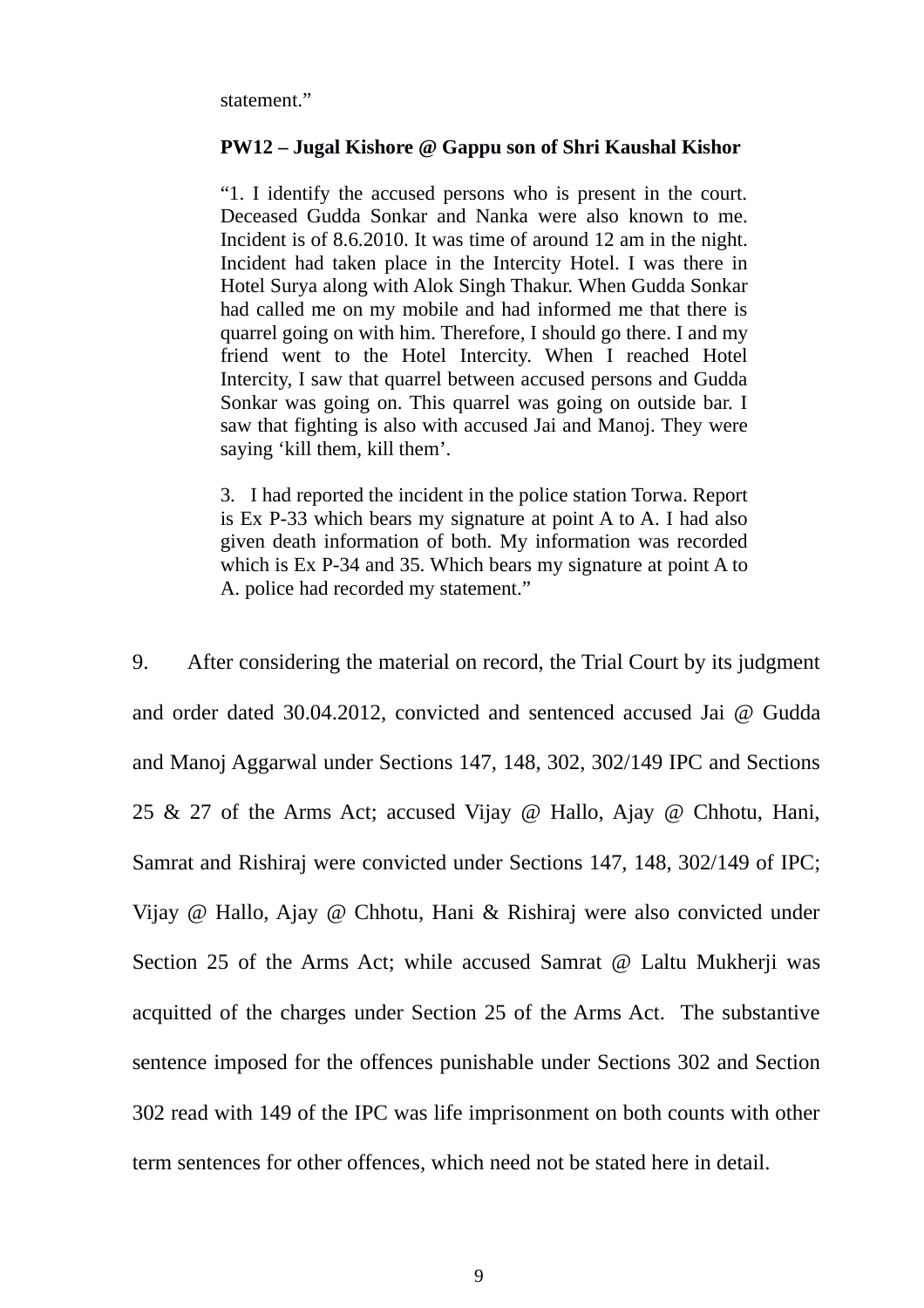10. All the convicted accused preferred Criminal Appeal Nos.452, 492, 522 and 538 of 2012 in the High Court, which were dealt with by the judgment presently under challenge. After considering the entirety of the matter, the High Court observed:

> "41. In the case in hand, from the unrebutted evidence of the eyewitnesses (PWs-1, 2, 4 & 12) it is apparent that all the accused persons were standing surrounding the deceased persons and during the course of altercation between the two groups, accused/appellant Jai pointed pistol at deceased Gudda Sonkar, which was subsequently snatched by accused/appellant Manoj who caused gunshot injury to Gudda Sonkar and thereafter with the same weapon, accused/appellant Jai caused gunshot injury to Nanka who came to the rescue of Gudda Sonkar. All these witnesses have further stated that thereafter, the other accused persons exhorted that Gudda Sonkar is alive, shoot him. Thus, from their conduct during the course of incident it is evident that they were well aware of the act likely to be committed by the said assembly. Furthermore, there is no evidence that the other accused persons in any manner tried to pacify the dispute or prevent accused Jai and Manoj from firing. Thus, in light of the aforesaid principles of law as to the scope of Section 149 of IPC, from the evidence of the eyewitnesses coupled with the conduct of these accused persons, it is clear that all the accused persons had a common object of committing murder of the deceased persons."

11. Thus, affirming the view taken by the Trial Court, the High Court dismissed the appeals.

12. All seven convicted accused preferred Special Leave Petitions in this Court, which were dealt with by this Court in its order dated 27.08.2019. No case was found to have been made out in respect of principal accused Manoj Aggrawal and Jai @ Gudda Jaiswal [petitioners in SLP (Crl.) Diary No.11603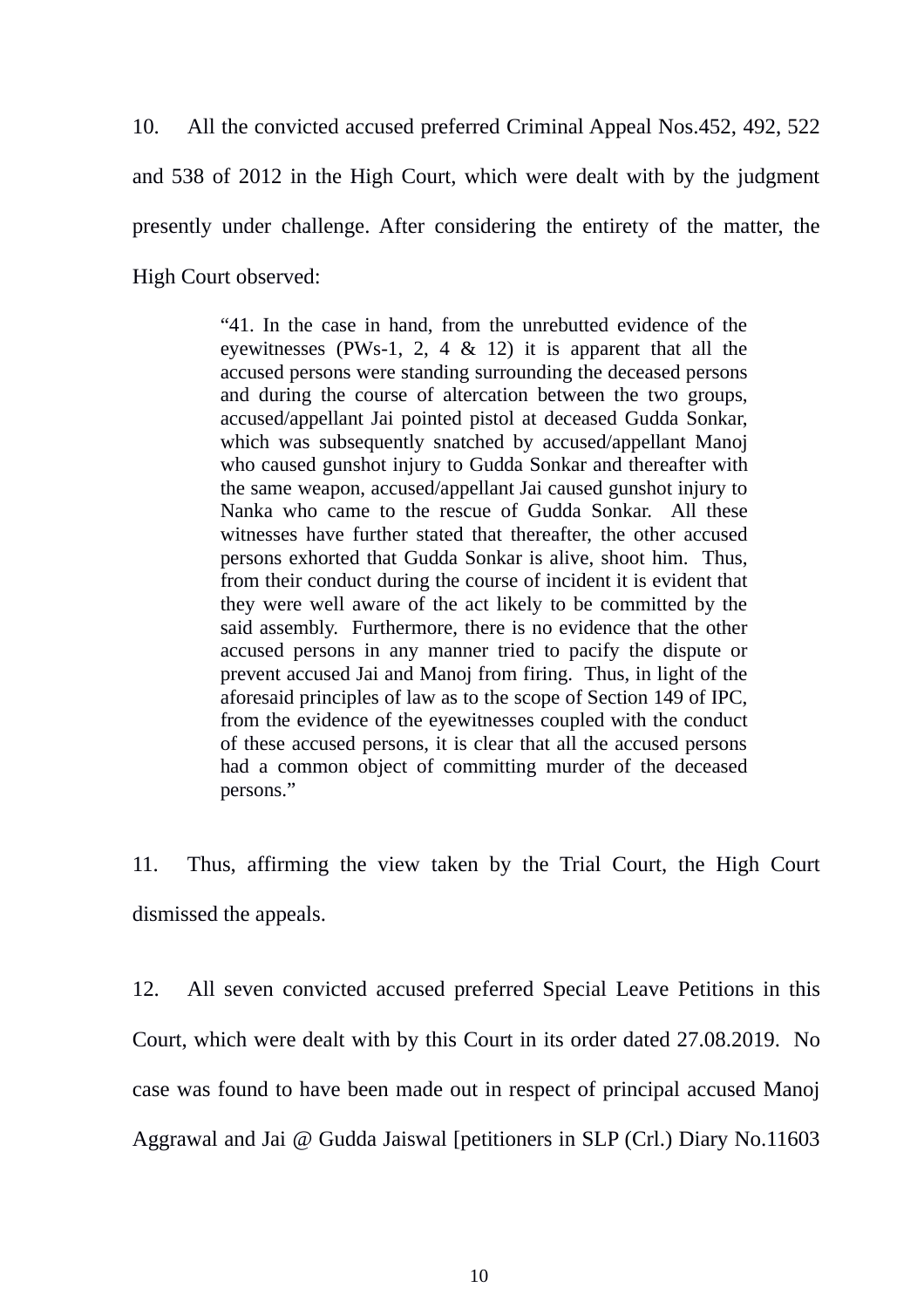of 2019], and their Special Leave Petitions were rejected at the admission stage, while Special Leave to Appeal was granted in favour of the other accused, namely, Rishiraj @ Tutul Mukharjee and Samrat @ Laltu Mukharjee [appellant in Criminal Appeal No.1301 of 2019]; Vijay @ Hallo Jaiswal and Ajay @ Chhotu @ Jijji Jaiswal [Criminal Appeal No.1303 of 2019]; and, Hani @ Koustubh Samdariya [Criminal Appeal No.1302 of 2019].

13. In these appeals, we have heard Mr. Siddharth Luthra, learned Senior Advocate for the appellants and Mr. Saurabh Roy, learned Advocate for the respondents.

14. It is submitted by Mr. Luthra, learned Senior Advocate that:

(i) Going by the narration of all the prosecution witnesses, the principal role in the crime was attributed to Manoj Aggarwal and Jai  $\omega$  Gudda Jaiswal, whose challenge was rejected at the admission stage itself.

(ii) In so far as the appellants before this Court are concerned, at best, the role attributed to them was being part of the group which was having an oral altercation.

(iii) There was no commonality in action so as to hold the appellants before this Court guilty with the aid of vicarious liability under Section 149 of the IPC.

On the other hand, it is submitted by Mr. Roy, learned Advocate that the evidence indicates complete participation of the appellants in the crime and as

11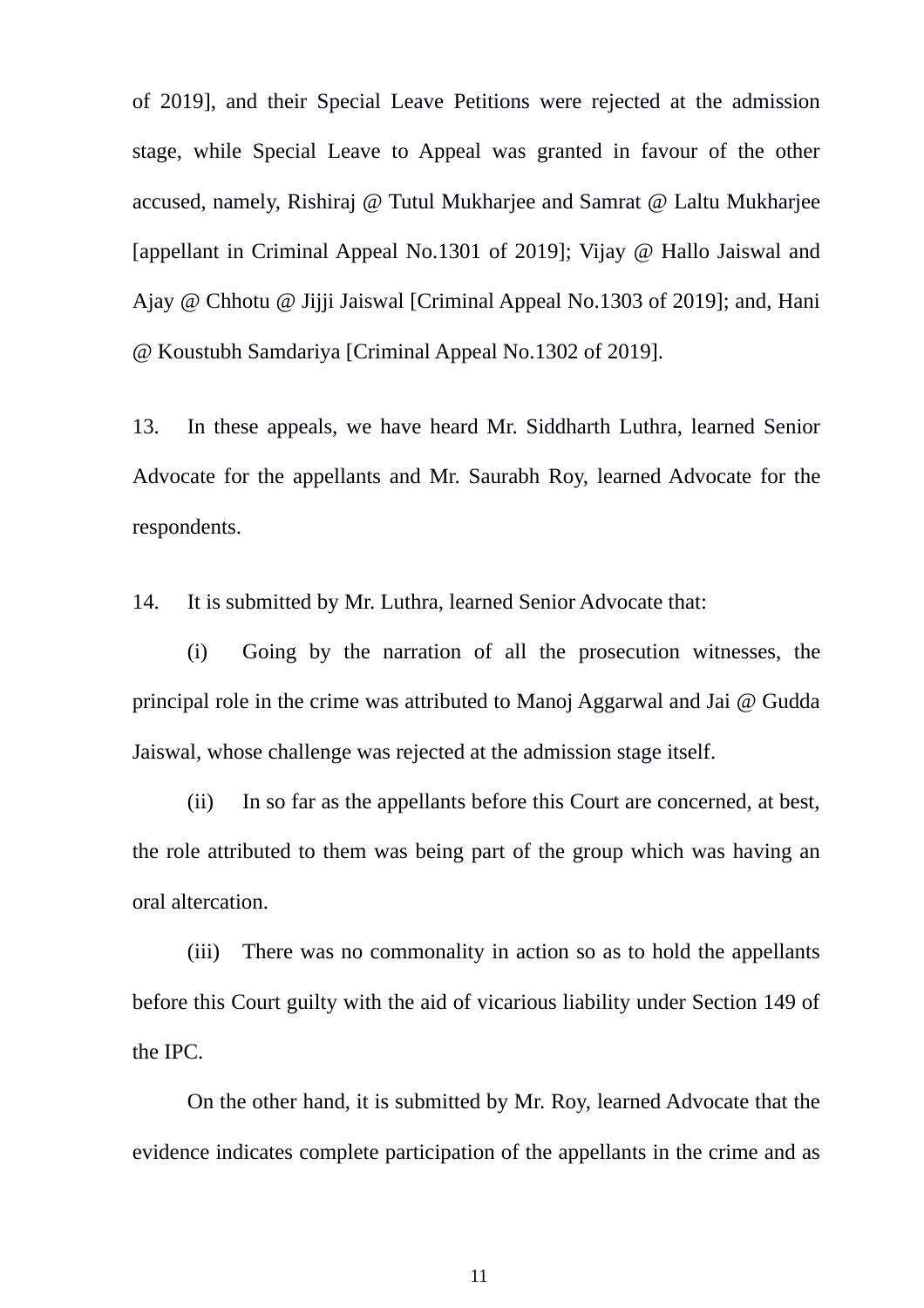such they cannot escape the liability under Section 302 read with 149 of the IPC.

15. The presence of the appellants stands established all through, which was referred to in the First Information Report and in the evidence of all the concerned eye-witnesses.

The question that now arises is about the participation of these appellants in the crime.

As stated by the eye-witnesses, these appellants were taking part in the initial scuffle and Gudda Sonkar and Nanka Ghore were being pushed by all the accused. While this scuffle was going on, a firearm was taken out by accused Jai  $\omega$  Gudda Jaiswal. The evidence further discloses that this firearm was snatched by Manoj Aggarwal, who fired at Gudda Sonkar. Thereafter, the weapon was snatched back by accused Jai  $\omega$  Gudda Jaiswal and he fired upon Nanka Ghore. As a result of the gunshot injury received by him, Gudda Sonkar had fallen down but was still alive. What is material is the exhortation attributed to the appellants who were shouting that Gudda Sonkar was alive and that he be killed. The second shot was then fired at Gudda Sonkar.

16. The presence of the witnesses was established. The eye-witness account shows participation of the appellants in the initial scuffle in which the deceased were pushed as well as in the exhortation as stated above. The evidence unfolded through the eye-witness account about the exhortation by

12